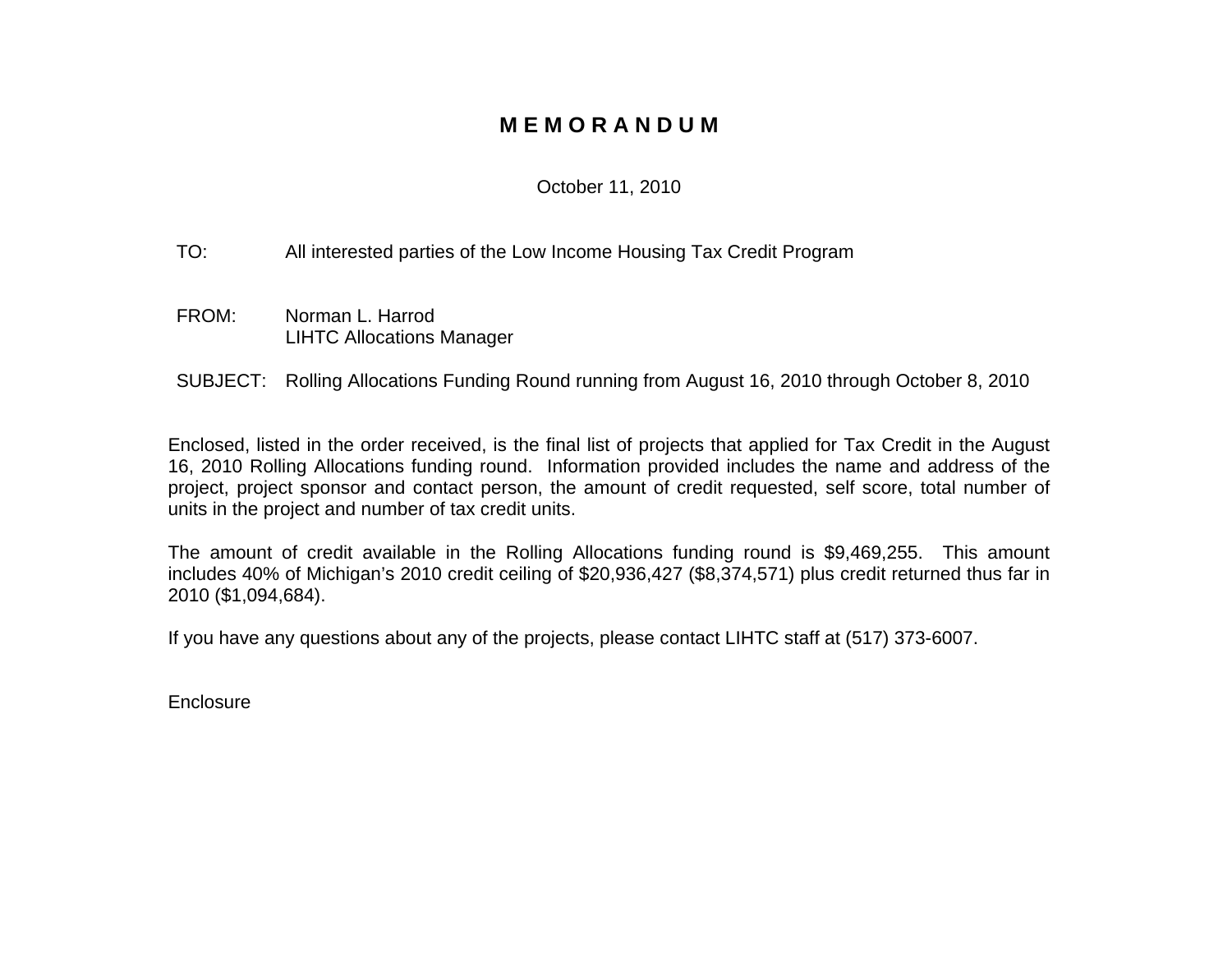| <b>Project #: A10008</b>           |                                                                        | <b>Owner Contact:</b>  | <b>Karl Chew</b><br>989.837.6272 |  |  |
|------------------------------------|------------------------------------------------------------------------|------------------------|----------------------------------|--|--|
| <b>Project Name:</b>               | <b>Division Park Avenue Apartments</b><br>Division Park Avenue LDHA LP |                        |                                  |  |  |
|                                    | Project Address: 209 and 217 South Division Avenue                     | 2802 Jefferson Avenue  |                                  |  |  |
|                                    |                                                                        |                        | Midland, MI 48640                |  |  |
|                                    | Grand Rapids, MI 49503                                                 | <b>Amt Requested:</b>  | \$718,793<br># Bldgs: $2$        |  |  |
| County:                            | Kent                                                                   | <b>Amt Awarded:</b>    | # Total Units: 30<br>\$0         |  |  |
|                                    |                                                                        |                        | # LIHTC Units: 30                |  |  |
| <b>Funding Round:</b>              | 08/16/2010 Rolling<br><b>Category Applied For:</b>                     | General                | <b>Self Score:</b><br>186        |  |  |
| <b>Application Date:</b>           | 8/16/2010                                                              | <b>Order Received:</b> | Family<br><b>Target Units:</b>   |  |  |
|                                    |                                                                        |                        |                                  |  |  |
| <b>Project #: A10009</b>           |                                                                        | <b>Owner Contact:</b>  | <b>Karl Chew</b><br>989.837.6272 |  |  |
| Project Name: Serrano Lofts        |                                                                        |                        | Serrano Lofts LDHA LP            |  |  |
|                                    | Project Address: 17 Williams Street SW                                 |                        | 2802 Jefferson Avenue            |  |  |
|                                    |                                                                        |                        | Midland, MI 48640                |  |  |
|                                    | Grand Rapids, MI 49503                                                 | <b>Amt Requested:</b>  | \$457,507<br># Bldgs: 1          |  |  |
| <b>County:</b>                     | Kent                                                                   | Amt Awarded: \$0       | # Total Units: 15                |  |  |
|                                    |                                                                        |                        | # LIHTC Units: 15                |  |  |
| <b>Funding Round:</b>              | 08/16/2010 Rolling<br><b>Category Applied For:</b>                     | General                | <b>Self Score:</b><br>186        |  |  |
| <b>Application Date:</b>           | 8/16/2010                                                              | Order Received: 2      | <b>Target Units:</b><br>Family   |  |  |
|                                    |                                                                        |                        |                                  |  |  |
|                                    | A10025                                                                 | <b>Owner Contact:</b>  | Willie M. Martin 248.646.0202    |  |  |
| Project #:<br><b>Project Name:</b> |                                                                        |                        |                                  |  |  |
|                                    | Northwind/Hilltop Apartments                                           |                        | Northwind/Hilltop 2006 LDHA LP   |  |  |
| <b>Project Address:</b>            | 1004 Douglas Ave & 3000 S. Burdick                                     |                        | 32100 Telegraph Road, Suite 250  |  |  |
|                                    |                                                                        |                        | Bingham Farms, MI 48025          |  |  |
|                                    | Kalamazoo, MI 49007                                                    | <b>Amt Requested:</b>  | \$1,004,819<br># Bldgs: $8$      |  |  |
| County:                            | Kalamazoo                                                              | <b>Amt Awarded:</b>    | # Total Units: 161<br>\$0        |  |  |
|                                    |                                                                        |                        | # LIHTC Units: 160               |  |  |
| <b>Funding Round:</b>              | 08/16/2010 Rolling<br><b>Category Applied For:</b>                     | General                | <b>Self Score:</b><br>215        |  |  |
| <b>Application Date:</b>           | 8/17/2010                                                              | Order Received: 3      | Target Units: Family and Elderly |  |  |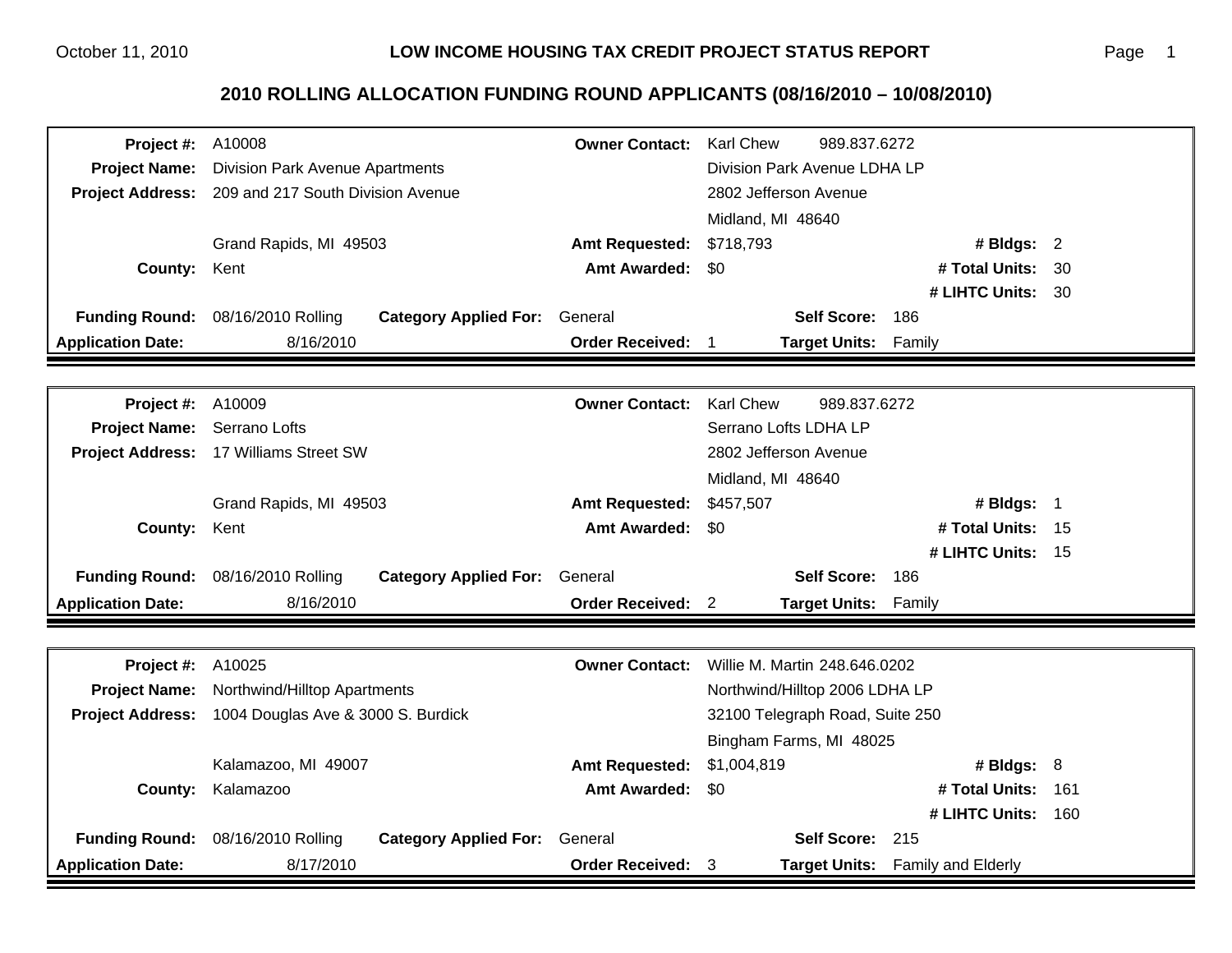| <b>Project #: A10024</b>     |                                        |                                      |                                 | <b>Owner Contact:</b> Williie M. Martin 248,646,0202 |                                  |     |
|------------------------------|----------------------------------------|--------------------------------------|---------------------------------|------------------------------------------------------|----------------------------------|-----|
| <b>Project Name:</b>         | Northfield Center Apartments           |                                      | Northfield Center 2006 LDHA LP  |                                                      |                                  |     |
|                              | Project Address: 5465 Northfield Court |                                      | 32100 Telegraph Road, Suite 250 |                                                      |                                  |     |
|                              |                                        |                                      |                                 | Bingham Farms, MI 48025                              |                                  |     |
|                              | Saginaw, MI 48601                      |                                      | <b>Amt Requested:</b>           | \$909,562                                            | # Bldgs: 10                      |     |
|                              | County: Saginaw                        |                                      | <b>Amt Awarded:</b>             | -SO                                                  | # Total Units:                   | 120 |
|                              |                                        |                                      |                                 |                                                      | # LIHTC Units: 120               |     |
| <b>Funding Round:</b>        | 08/16/2010 Rolling                     | <b>Category Applied For:</b>         | General                         | Self Score: 193                                      |                                  |     |
| <b>Application Date:</b>     | 8/17/2010                              |                                      | <b>Order Received: 4</b>        |                                                      | Target Units: Family and Elderly |     |
|                              |                                        |                                      |                                 |                                                      |                                  |     |
| <b>Project #: A10036</b>     |                                        |                                      | <b>Owner Contact:</b>           | Gerald A. Krueger                                    | 313.881.8150                     |     |
| <b>Project Name:</b>         | <b>Newport Apartments</b>              |                                      |                                 | Newport 2008 LDHA LLC                                |                                  |     |
| Project Address: 24213 Lotus |                                        |                                      |                                 | 20250 Harper Avenue                                  |                                  |     |
|                              |                                        |                                      |                                 | Detroit, MI 48225                                    |                                  |     |
|                              | Clinton Twp, MI 48036                  |                                      | <b>Amt Requested:</b>           | \$1,014,867                                          | # Bldgs: 7                       |     |
| County:                      | Macomb                                 |                                      | Amt Awarded: \$0                |                                                      | # Total Units:                   | 168 |
|                              |                                        |                                      |                                 |                                                      | # LIHTC Units: 168               |     |
| <b>Funding Round:</b>        | 08/16/2010 Rolling                     | <b>Category Applied For: General</b> |                                 | Self Score: 210                                      |                                  |     |
| <b>Application Date:</b>     | 8/19/2010                              |                                      | <b>Order Received: 5</b>        | <b>Target Units: Family</b>                          |                                  |     |
|                              |                                        |                                      |                                 |                                                      |                                  |     |
| <b>Project #: A10020</b>     |                                        |                                      | <b>Owner Contact:</b>           | Michael Appel 734.663.5858 x 211                     |                                  |     |
| <b>Project Name:</b>         | <b>Near North Apartments</b>           |                                      |                                 | Near North Apartments LDHA LP                        |                                  |     |
| <b>Project Address:</b>      | 626-724 N. Main                        |                                      | 1327 Jones Dr. Suite 102        |                                                      |                                  |     |
|                              |                                        |                                      |                                 | Ann Arbor, MI 48105                                  |                                  |     |
|                              | Ann Arbor, MI 48104                    |                                      | <b>Amt Requested:</b>           | \$110,890                                            | # Bldgs: $1$                     |     |
| County:                      | Washtenaw                              |                                      | <b>Amt Awarded:</b>             | -SO                                                  | # Total Units: 39                |     |
|                              |                                        |                                      |                                 |                                                      | # LIHTC Units: 39                |     |
| <b>Funding Round:</b>        | 08/16/2010 Rolling                     | <b>Category Applied For:</b>         | General                         | Self Score: 175                                      |                                  |     |
| <b>Application Date:</b>     | 9/14/2010                              |                                      | Order Received: 6               | <b>Target Units: Family</b>                          |                                  |     |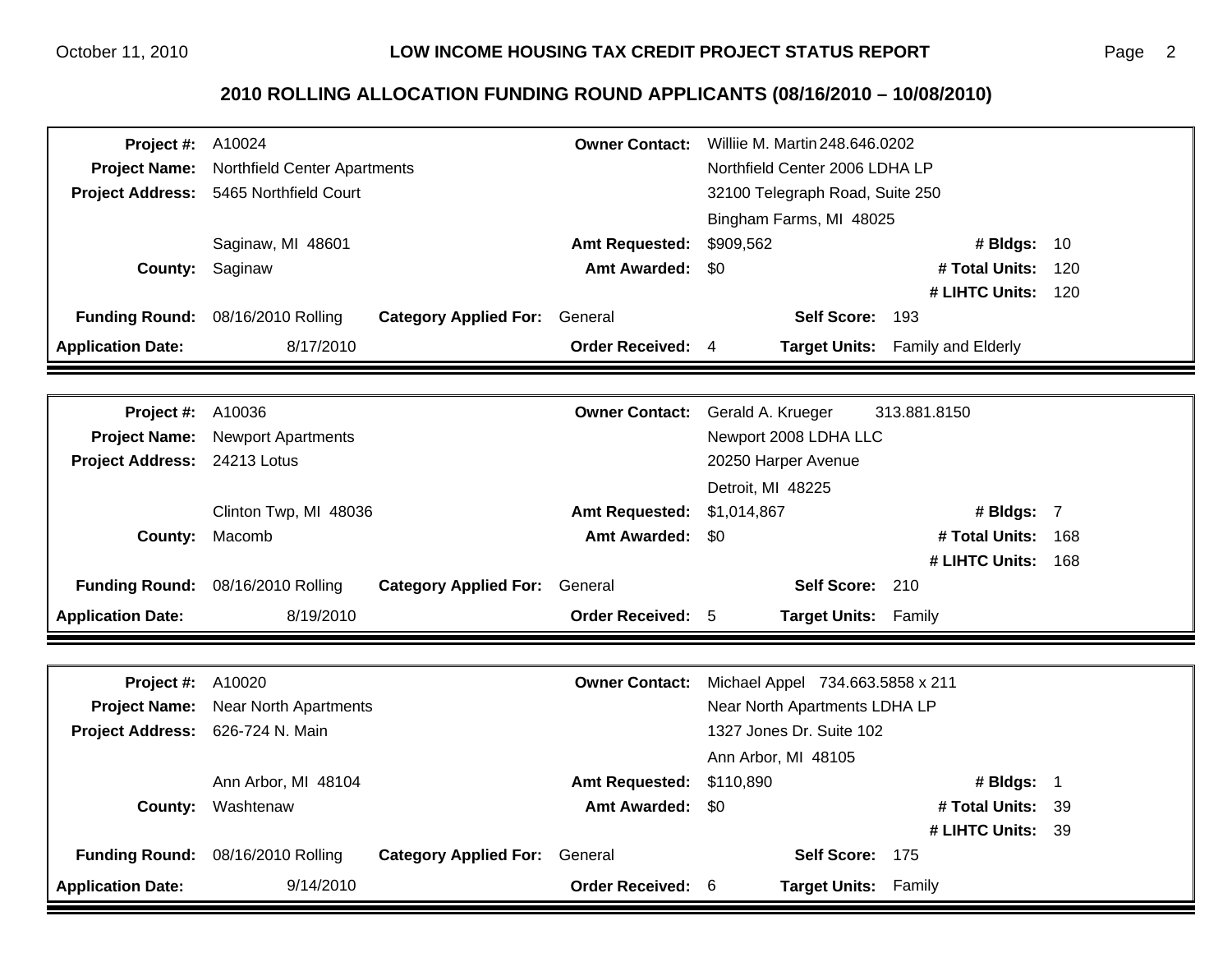| Project #:               | A10076                                             | <b>Owner Contact:</b>  | Joe Heaphy<br>313.967.5312                |       |  |
|--------------------------|----------------------------------------------------|------------------------|-------------------------------------------|-------|--|
| <b>Project Name:</b>     | NSO Bell Housing                                   |                        | NSO Bell Housing LDHA LP                  |       |  |
| <b>Project Address:</b>  | 882 Oakman Boulevard                               |                        | 220 Bagley, Suite 1200                    |       |  |
|                          | (aka 14300 Woodrow Wilson)                         |                        | Detroit, MI 48226                         |       |  |
|                          | Detroit, MI 48238                                  | <b>Amt Requested:</b>  | \$1,500,000<br># Bldgs: 1                 |       |  |
| County: Wayne            |                                                    | <b>Amt Awarded:</b>    | # Total Units: 155<br>\$0                 |       |  |
|                          |                                                    |                        | # LIHTC Units: 155                        |       |  |
| <b>Funding Round:</b>    | 08/16/2010 Rolling<br><b>Category Applied For:</b> | General                | <b>Self Score:</b>                        |       |  |
| <b>Application Date:</b> | 9/24/2010                                          | Order Received: 7      | <b>Target Units:</b><br>Family            |       |  |
|                          |                                                    |                        |                                           |       |  |
| Project #:               | A10077                                             | <b>Owner Contact:</b>  | Robert J. Salomon<br>248.202.3590         |       |  |
| <b>Project Name:</b>     | <b>Pineshores Apartments</b>                       |                        | Pineshores LDHA LP                        |       |  |
| <b>Project Address:</b>  | 3360 N. Linden Road                                |                        | 30100 Telegraph Road, Suite 426           |       |  |
|                          |                                                    |                        | Bingham Farms, MI 48025                   |       |  |
|                          | Mt. Morris Twp, MI 48504                           | <b>Amt Requested:</b>  | \$453,364<br># Bldgs: 11                  |       |  |
| County:                  | Genesee                                            | <b>Amt Awarded:</b>    | # Total Units:<br>\$0                     | - 121 |  |
|                          |                                                    |                        | # LIHTC Units: 120                        |       |  |
| <b>Funding Round:</b>    | 08/16/2010 Rolling<br><b>Category Applied For:</b> | General                | Self Score: 277                           |       |  |
| <b>Application Date:</b> | 9/28/2010                                          | Order Received: 8      | Target Units: Family                      |       |  |
|                          |                                                    |                        |                                           |       |  |
| Project #:               | A10013                                             | <b>Owner Contact:</b>  | Ellen Kisinger-Rothi<br>269.382.0287      |       |  |
| <b>Project Name:</b>     | Rickman House Redevelopment                        |                        | <b>Rickman House Preservation LDHA LP</b> |       |  |
| <b>Project Address:</b>  | 345 North Burdick Street                           |                        | 420 East Alcott, Suite 200                |       |  |
|                          |                                                    |                        | Kalamazoo, MI 49001                       |       |  |
|                          | Kalamazoo, MI 49007                                | <b>Amt Requested:</b>  | # Bldgs: 1<br>\$149,598                   |       |  |
| County:                  | Kalamazoo                                          | <b>Amt Awarded:</b>    | # Total Units: 49<br>\$0                  |       |  |
|                          |                                                    |                        | # LIHTC Units: 49                         |       |  |
| <b>Funding Round:</b>    | 08/16/2010 Rolling<br><b>Category Applied For:</b> | General                | <b>Self Score:</b><br>210                 |       |  |
| <b>Application Date:</b> | 9/28/2010                                          | <b>Order Received:</b> | -9<br><b>Target Units:</b><br>Family      |       |  |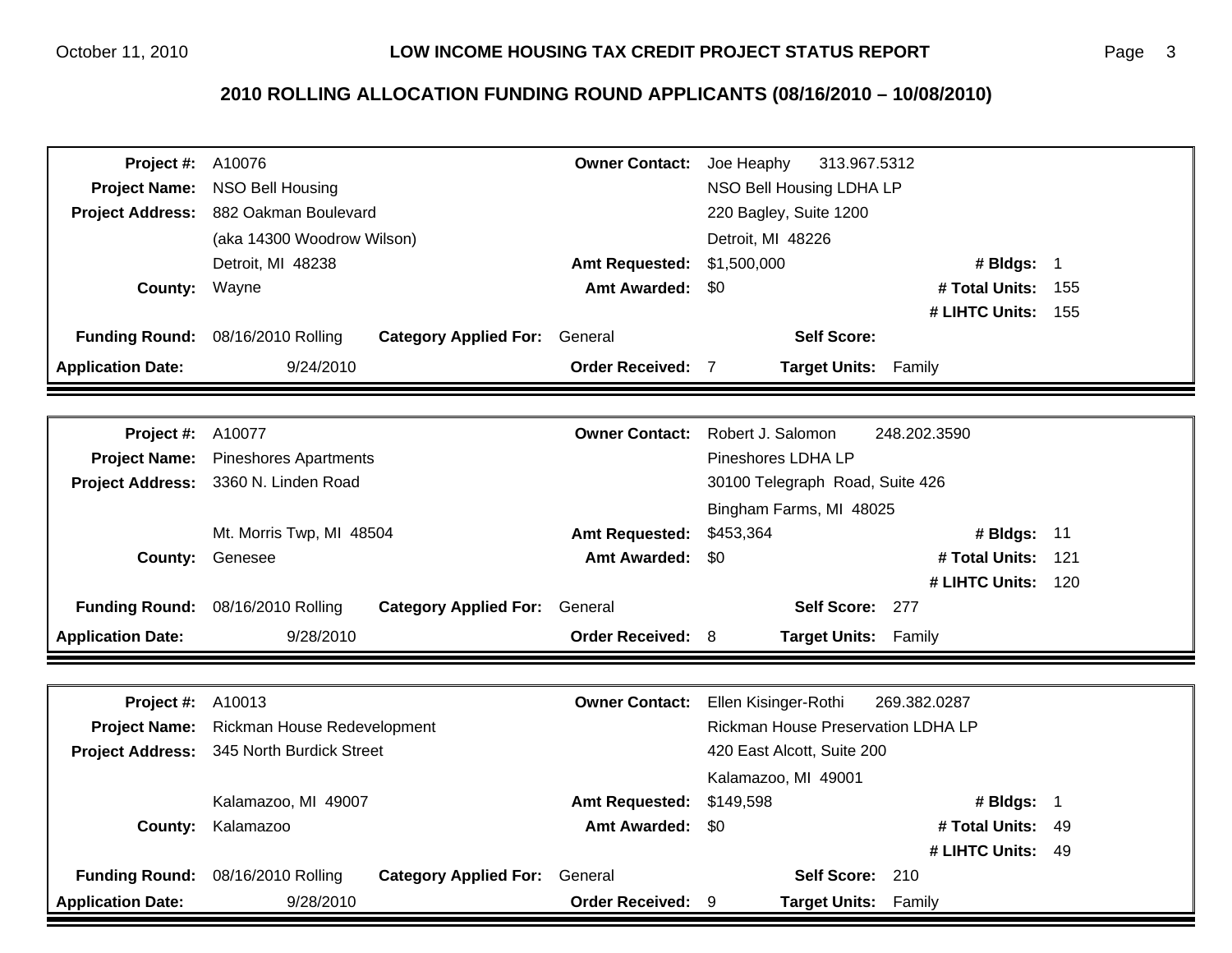| Project #:                  | A10040                                                                    | <b>Owner Contact:</b>                        | Timothy S. Thorland                                 | 313.841.3727 x 323 |     |
|-----------------------------|---------------------------------------------------------------------------|----------------------------------------------|-----------------------------------------------------|--------------------|-----|
| <b>Project Name:</b>        | <b>Scotten Park</b>                                                       | Scotten Park LDHA LP                         |                                                     |                    |     |
|                             | Project Address: Parcels bounded by 18th Street, Toledo,                  | 1920 25th Street, Suite A                    |                                                     |                    |     |
|                             | McKinstry and Howard                                                      |                                              | Detroit, MI 48216                                   |                    |     |
|                             | Detroit, MI 48209/48216                                                   | <b>Amt Requested:</b>                        | \$861,164                                           | # Bldgs: 17        |     |
| County: Wayne               |                                                                           | <b>Amt Awarded:</b>                          | -\$0                                                | # Total Units:     | -36 |
|                             |                                                                           |                                              |                                                     | # LIHTC Units: 36  |     |
|                             | Funding Round: 08/16/2010 Rolling<br><b>Category Applied For:</b> General |                                              | Self Score: 189                                     |                    |     |
| <b>Application Date:</b>    | 9/28/2010                                                                 | <b>Order Received:</b>                       | 10<br>Target Units: Family                          |                    |     |
|                             |                                                                           |                                              |                                                     |                    |     |
| <b>Project #: A10006</b>    |                                                                           | <b>Owner Contact:</b>                        | Kathy Makino 313.458.8243                           |                    |     |
|                             | Project Name: Coronado Square Apartments                                  |                                              | Coronado Square LDHA LP                             |                    |     |
| Project Address: 275 Merton |                                                                           |                                              | 8445 E. Jefferson                                   |                    |     |
|                             |                                                                           |                                              | Detroit, MI 48214                                   |                    |     |
|                             | Detroit, MI 48203                                                         | <b>Amt Requested:</b>                        | \$638,752                                           | # Bldgs: 1         |     |
| County: Wayne               |                                                                           | <b>Amt Awarded:</b>                          | \$0                                                 | # Total Units: 45  |     |
|                             |                                                                           |                                              |                                                     | # LIHTC Units: 44  |     |
|                             | Funding Round: 08/16/2010 Rolling<br><b>Category Applied For: General</b> |                                              | Self Score: 266                                     |                    |     |
| <b>Application Date:</b>    | 9/29/2010                                                                 | <b>Order Received:</b>                       | $-11$<br><b>Target Units: Family</b>                |                    |     |
|                             |                                                                           |                                              |                                                     |                    |     |
| <b>Project #: A10078</b>    |                                                                           | <b>Owner Contact:</b>                        | Walter Norris Jr 734.482.4300                       |                    |     |
| <b>Project Name:</b>        | <b>Parkview Apartments</b>                                                |                                              | Revision Phase 2 LDHA LP                            |                    |     |
|                             | Project Address: 596 South Hamilton                                       |                                              | 601 Armstrong Drive                                 |                    |     |
|                             |                                                                           |                                              |                                                     |                    |     |
|                             |                                                                           |                                              | Ypsilanti, MI 48197<br>\$1,013,503<br># Bldgs: $10$ |                    |     |
|                             | Ypsilanti, MI 48197                                                       | <b>Amt Requested:</b><br><b>Amt Awarded:</b> | \$0                                                 | # Total Units: 74  |     |
| County:                     | Washtenaw                                                                 |                                              |                                                     | # LIHTC Units: 74  |     |
| <b>Funding Round:</b>       | 08/16/2010 Rolling<br><b>Category Applied For: General</b>                |                                              | Self Score: 190                                     |                    |     |
| <b>Application Date:</b>    | 9/30/2010                                                                 | <b>Order Received:</b>                       | 12<br><b>Target Units: Family</b>                   |                    |     |
|                             |                                                                           |                                              |                                                     |                    |     |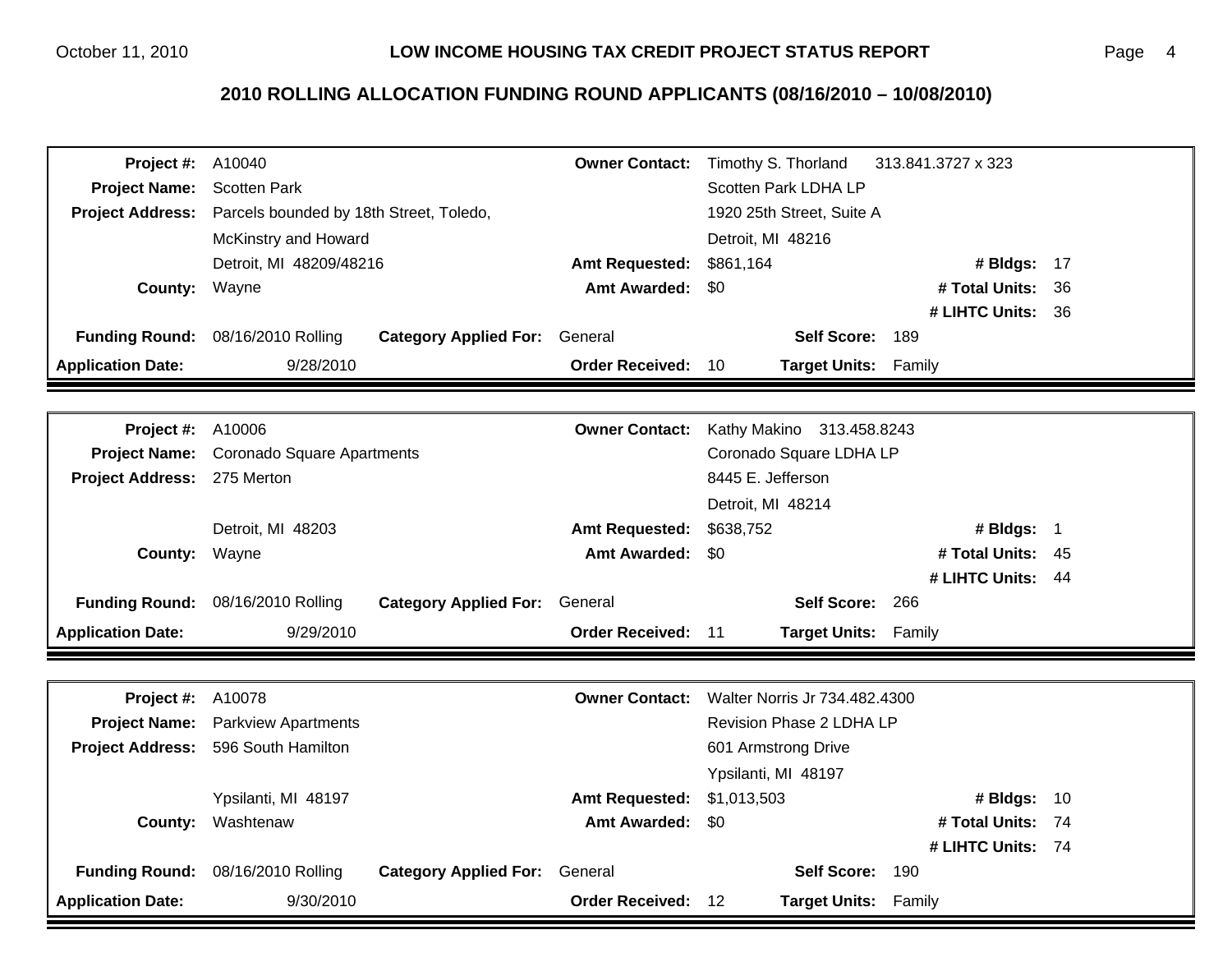| <b>Project #: A10022</b>       | <b>Owner Contact:</b>                                             |                        | John Thorhauer 734.433.1000 x 7505         |                   |    |
|--------------------------------|-------------------------------------------------------------------|------------------------|--------------------------------------------|-------------------|----|
|                                | <b>Project Name:</b> East Jefferson Affordable Assisted Living    |                        | Detroit Affordable Assisted Living LDHA LP |                   |    |
| Project Address: 3103 Wight St |                                                                   |                        | 805 West Middle St                         |                   |    |
|                                |                                                                   |                        | Chelsea, MI 48118                          |                   |    |
|                                | Detroit, MI 48207                                                 | <b>Amt Requested:</b>  | \$1,666,479                                | # Bldgs: 1        |    |
| County: Wayne                  |                                                                   | <b>Amt Awarded:</b>    | \$0                                        | # Total Units: 76 |    |
|                                |                                                                   |                        |                                            | # LIHTC Units: 71 |    |
|                                | Funding Round: 08/16/2010 Rolling<br><b>Category Applied For:</b> | General                | <b>Self Score:</b>                         | 176               |    |
| <b>Application Date:</b>       | 9/30/2010                                                         | <b>Order Received:</b> | 13<br><b>Target Units:</b>                 | Elderly           |    |
|                                |                                                                   |                        |                                            |                   |    |
| <b>Project #: A10029</b>       |                                                                   | <b>Owner Contact:</b>  | James R. Rossow Sr                         | 248.905.5010      |    |
|                                | Project Name: Brush Estates Senior Village                        |                        | Brush Estates Senior Village LDHA LP       |                   |    |
|                                | Project Address: 17424-17941 Brush and 17631-17849 Omira          |                        | 17445 W. 10 Mile Road                      |                   |    |
|                                |                                                                   |                        | Southfield, MI 48075                       |                   |    |
|                                | Detroit, MI 48203                                                 | <b>Amt Requested:</b>  | \$1,048,743                                | # Bldgs: 13       |    |
| County: Wayne                  |                                                                   | <b>Amt Awarded:</b>    | \$0                                        | # Total Units:    | 48 |
|                                |                                                                   |                        |                                            | # LIHTC Units: 48 |    |
|                                | Funding Round: 08/16/2010 Rolling<br><b>Category Applied For:</b> | General                | Self Score: 302                            |                   |    |
| <b>Application Date:</b>       | 10/1/2010                                                         | <b>Order Received:</b> | Target Units: Elderly<br>14                |                   |    |
|                                |                                                                   |                        |                                            |                   |    |
| <b>Project #: A10079</b>       |                                                                   | <b>Owner Contact:</b>  | Richard Higgins 518.587.0270               |                   |    |
|                                | Project Name: Gardenview Estates Phase III A                      |                        | Gardenview Homes V LDHA LLC                |                   |    |
| Project Address: Van Buren     |                                                                   |                        | 200 South Divison Street                   |                   |    |
|                                |                                                                   |                        | Buffalo, NY 14204                          |                   |    |
|                                | Detroit, MI 48228                                                 | <b>Amt Requested:</b>  | \$1,162,860                                | # Bldgs: 9        |    |
| County: Wayne                  |                                                                   | <b>Amt Awarded:</b>    | \$0                                        | # Total Units: 48 |    |
|                                |                                                                   |                        |                                            | # LIHTC Units: 38 |    |
|                                | Funding Round: 08/16/2010 Rolling<br><b>Category Applied For:</b> | General                | <b>Self Score:</b>                         | 229               |    |
| <b>Application Date:</b>       | 10/1/2010                                                         | <b>Order Received:</b> | 15<br><b>Target Units:</b>                 | Family            |    |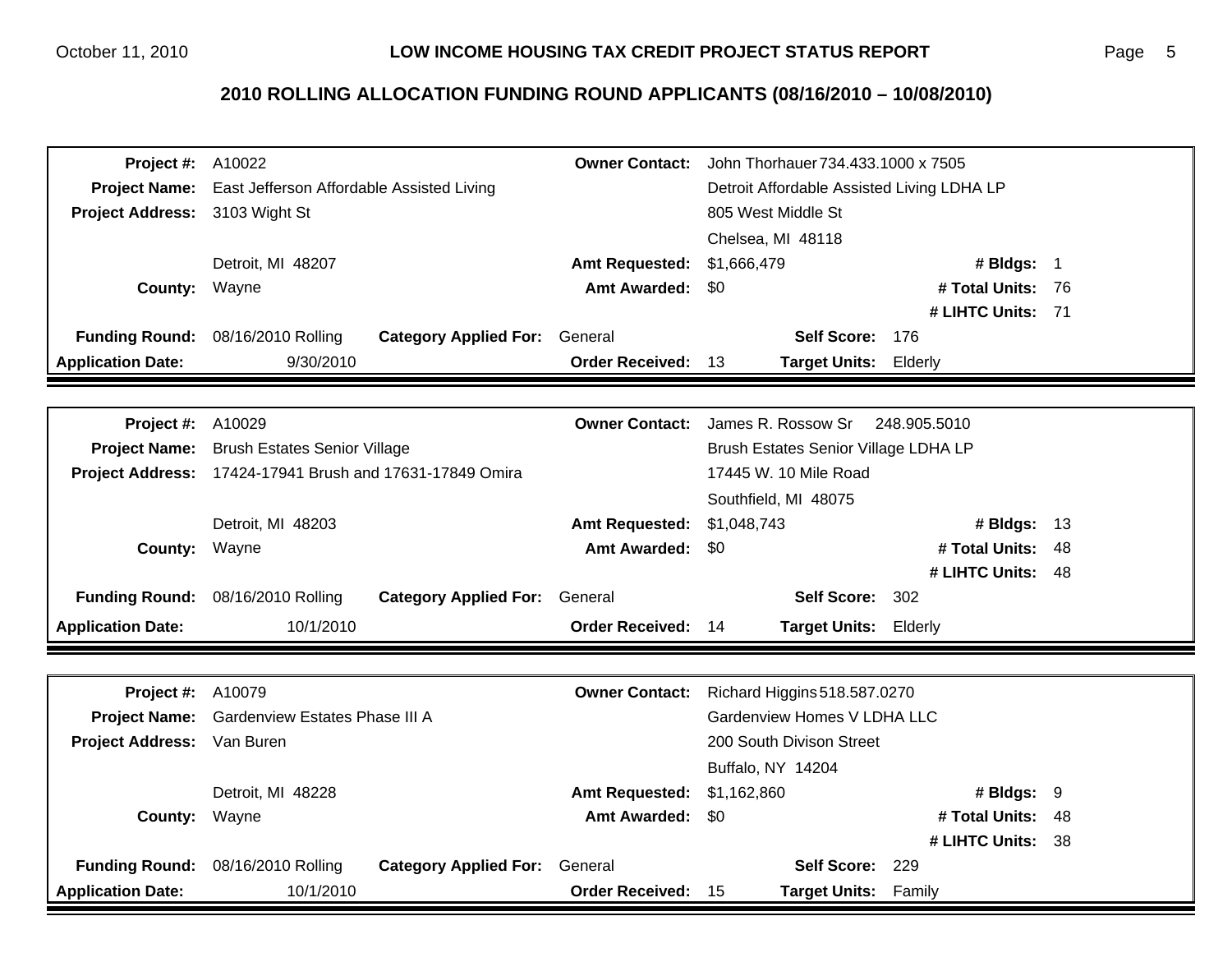| <b>Project #: A10080</b>   |                                                                   |                        | Owner Contact: Richard Higgins 518.587.0270 |  |  |
|----------------------------|-------------------------------------------------------------------|------------------------|---------------------------------------------|--|--|
|                            | Project Name: Gardenview Estates Phase III B                      |                        | Gardenview Homes VI LDHA LLC                |  |  |
| Project Address: Van Buren |                                                                   |                        | 200 South Division Street                   |  |  |
|                            |                                                                   |                        | Buffalo, NY 14204                           |  |  |
|                            | Detroit, MI 48228                                                 | <b>Amt Requested:</b>  | \$1,035,069<br># Bldgs: 9                   |  |  |
| County: Wayne              |                                                                   | <b>Amt Awarded:</b>    | \$0<br># Total Units: 46                    |  |  |
|                            |                                                                   |                        | # LIHTC Units: 36                           |  |  |
|                            | Funding Round: 08/16/2010 Rolling<br><b>Category Applied For:</b> | General                | Self Score: 229                             |  |  |
| <b>Application Date:</b>   | 10/1/2010                                                         | <b>Order Received:</b> | 16<br>Target Units: Family                  |  |  |
|                            |                                                                   |                        |                                             |  |  |
| <b>Project #: A10004</b>   |                                                                   | <b>Owner Contact:</b>  | 313.881.8150<br>Gerald A. Krueger           |  |  |
| <b>Project Name:</b>       | <b>Bishop Moore Apartments</b>                                    |                        | BMA 2009 LDHA LP                            |  |  |
|                            | Project Address: 99 Manchester Parkway                            |                        | 20250 Harper Avenue                         |  |  |
|                            |                                                                   |                        | Detroit, MI 48225                           |  |  |
|                            | Highland Park, MI 48203                                           | <b>Amt Requested:</b>  | \$40,556<br># Bldgs: 1                      |  |  |
| County: Wayne              |                                                                   | Amt Awarded: \$0       | # Total Units: 103                          |  |  |
|                            |                                                                   |                        | # LIHTC Units: 103                          |  |  |
|                            | Funding Round: 08/16/2010 Rolling<br><b>Category Applied For:</b> | General                | <b>Self Score:</b>                          |  |  |
| <b>Application Date:</b>   | 10/4/2010                                                         | <b>Order Received:</b> | Target Units: Elderly<br>- 17               |  |  |
|                            |                                                                   |                        |                                             |  |  |
| <b>Project #: A10081</b>   |                                                                   | <b>Owner Contact:</b>  | Gerald A.Krueger<br>313.881.8150            |  |  |
|                            | <b>Project Name:</b> River Village Apartments                     |                        | River Village 2010 LDHA LLC                 |  |  |
|                            | Project Address: 702 Father Dukette Blvd                          |                        | 20250 Harper Avenue                         |  |  |
|                            |                                                                   |                        | Detroit, MI 48225                           |  |  |
|                            | Flint, MI 48503-1652                                              | <b>Amt Requested:</b>  | \$1,500,000<br># Bldgs: 23                  |  |  |
|                            | <b>County: Genesee</b>                                            | <b>Amt Awarded:</b>    | \$0<br># Total Units: 340                   |  |  |
|                            |                                                                   |                        | # LIHTC Units: 340                          |  |  |
|                            | Funding Round: 08/16/2010 Rolling<br><b>Category Applied For:</b> | General                | <b>Self Score:</b><br>179                   |  |  |
| <b>Application Date:</b>   | 10/4/2010                                                         | <b>Order Received:</b> | 18<br>Target Units: Family and Elderly      |  |  |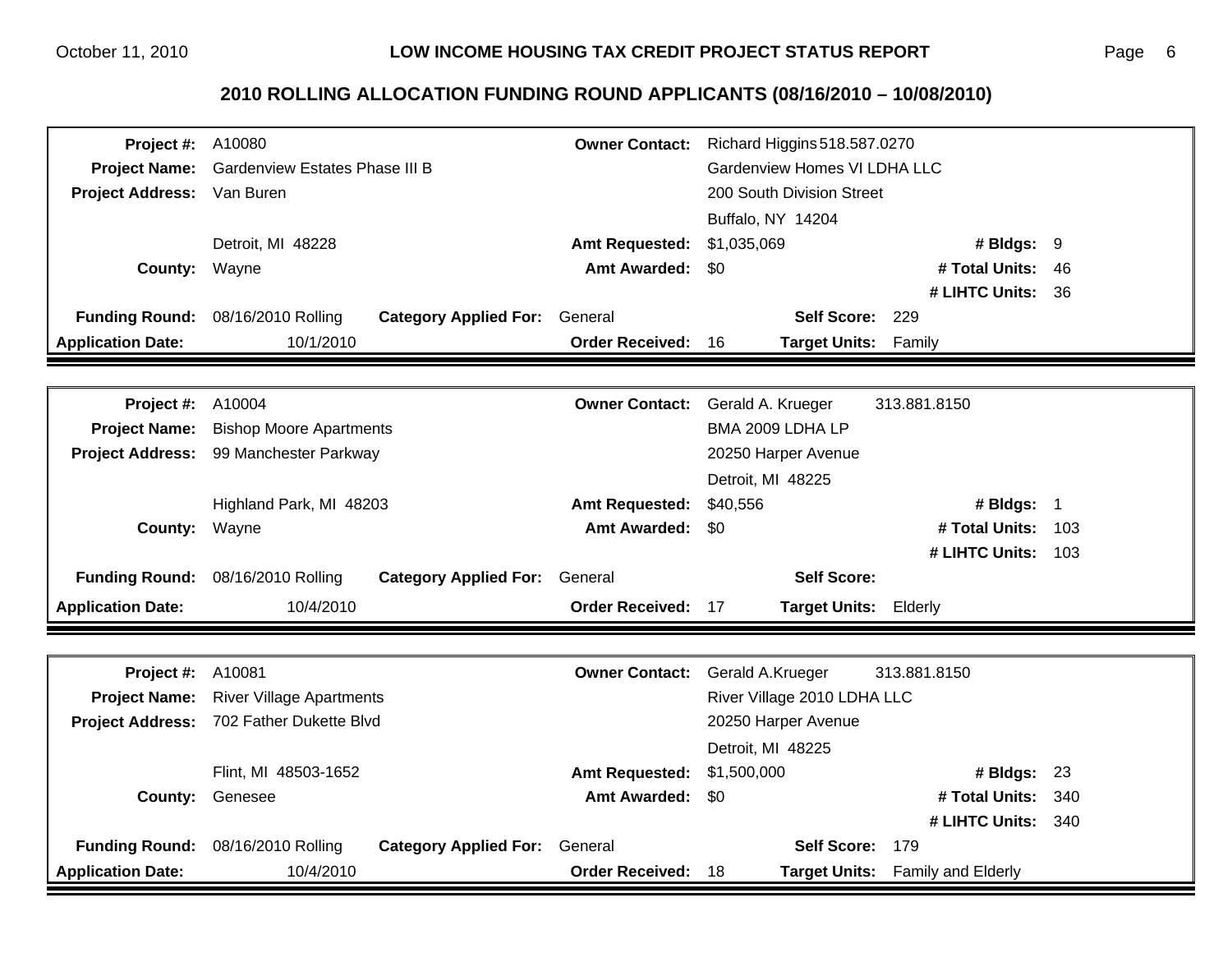| <b>Project #: A10082</b>       |                                         | <b>Owner Contact:</b>                   | Gerald A. Krueger                   | 313.881.8150                     |     |
|--------------------------------|-----------------------------------------|-----------------------------------------|-------------------------------------|----------------------------------|-----|
| <b>Project Name:</b>           | North Port Village                      |                                         | North Port 2010 LDHA LLC            |                                  |     |
| <b>Project Address:</b>        | 2631 Krafft Road                        |                                         | 20250 Harper Avenue                 |                                  |     |
|                                |                                         |                                         | Detroit, MI 48225                   |                                  |     |
|                                | Port Huron, MI 48059                    | <b>Amt Requested:</b>                   | \$1,500,000                         | # Bldgs: 16                      |     |
| County: St. Clair              |                                         | Amt Awarded: \$0                        |                                     | # Total Units:                   | 251 |
|                                |                                         |                                         |                                     | # LIHTC Units: 251               |     |
| <b>Funding Round:</b>          | 08/16/2010 Rolling                      | <b>Category Applied For:</b><br>General | Self Score: 188                     |                                  |     |
| <b>Application Date:</b>       | 10/6/2010                               | <b>Order Received:</b>                  | - 19                                | Target Units: Family and Elderly |     |
|                                |                                         |                                         |                                     |                                  |     |
| <b>Project #: A10083</b>       |                                         | <b>Owner Contact:</b>                   | <b>Dennis Sturtevant</b>            | 616.855.0410                     |     |
| <b>Project Name:</b>           | <b>Madison Square Senior Apartments</b> |                                         | <b>Hall Street LDHA LP</b>          |                                  |     |
| <b>Project Address:</b>        | 500 Hall, SE                            |                                         | 101 Sheldon Blvd, Suite 2           |                                  |     |
|                                |                                         |                                         | Grand Rapids, MI 49503              |                                  |     |
|                                | Grand Rapids, MI 49507                  | <b>Amt Requested:</b>                   | \$1,190,081                         | # Bldgs: 1                       |     |
| County: Kent                   |                                         | Amt Awarded: \$0                        |                                     | # Total Units:                   | 60  |
|                                |                                         |                                         |                                     | # LIHTC Units: 60                |     |
| <b>Funding Round:</b>          | 08/16/2010 Rolling                      | <b>Category Applied For: General</b>    | Self Score: 288                     |                                  |     |
| <b>Application Date:</b>       | 10/7/2010                               | <b>Order Received:</b>                  | 20<br><b>Target Units: Elderly</b>  |                                  |     |
|                                |                                         |                                         |                                     |                                  |     |
| <b>Project #: A10085</b>       |                                         | <b>Owner Contact:</b>                   | Laurence S. Tisdale                 | 248.304.2000                     |     |
| <b>Project Name:</b>           | <b>Friendship Place Apartments</b>      |                                         | Friendship Senior LDHA LP           |                                  |     |
| Project Address: 201 E. Maumee |                                         |                                         | 28777 Northwestern Hwy, Ste 220     |                                  |     |
|                                |                                         |                                         | Southfield, MI 48034                |                                  |     |
|                                | Adrian, MI 49221                        | <b>Amt Requested:</b>                   | \$390,799                           | # Bldgs: 1                       |     |
| County:                        | Lenawee                                 | <b>Amt Awarded:</b>                     | - \$0                               | # Total Units: 59                |     |
|                                |                                         |                                         |                                     | # LIHTC Units: 58                |     |
| <b>Funding Round:</b>          | 08/16/2010 Rolling                      | <b>Category Applied For: General</b>    | Self Score: 300                     |                                  |     |
| <b>Application Date:</b>       | 10/8/2010                               | <b>Order Received:</b>                  | -21<br><b>Target Units: Elderly</b> |                                  |     |